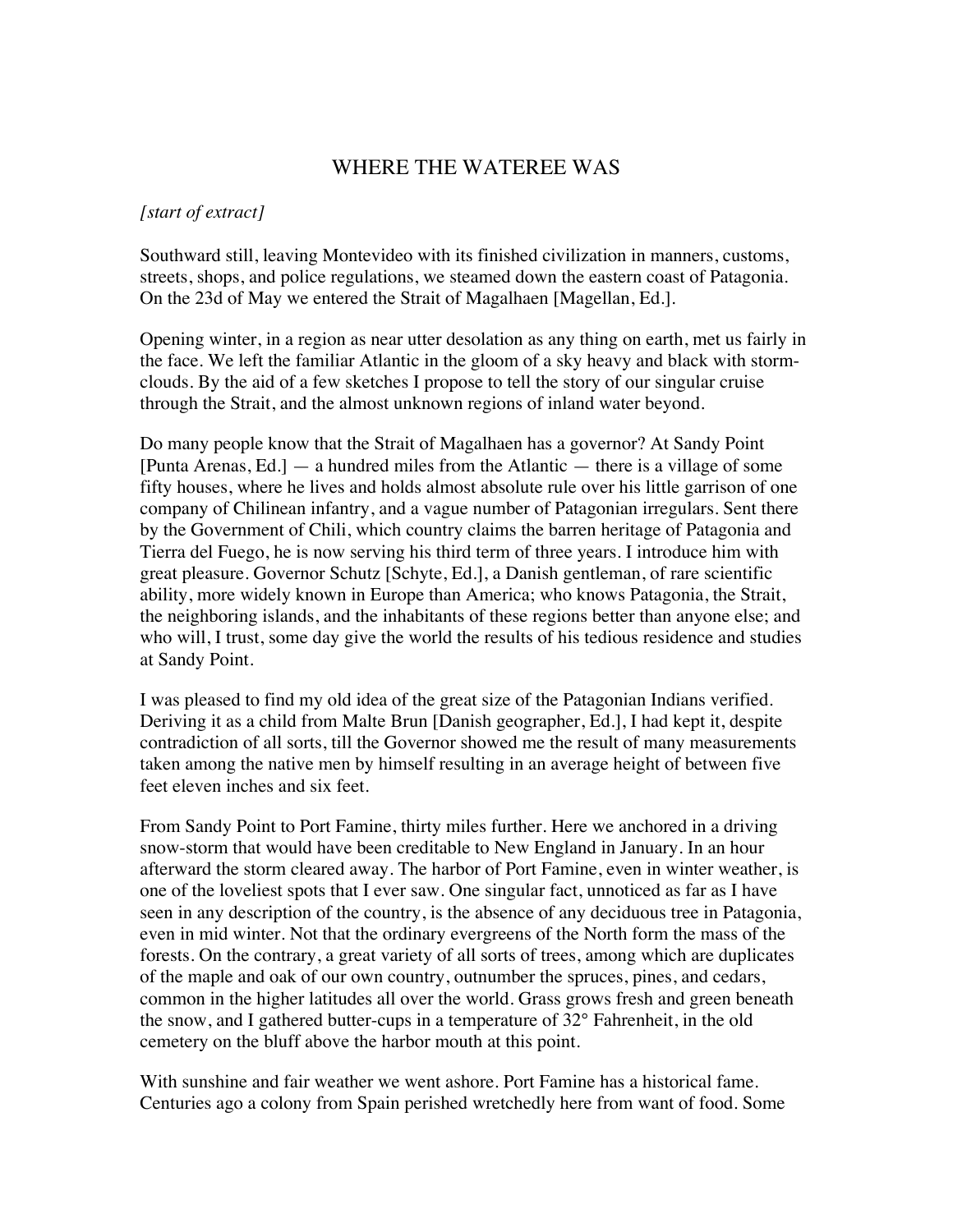twenty years since a Chilinean settlement for convicts met its death by a revolt of the prisoners — who rose on their guards, murdered men, women, and children, captured a trading schooner at anchor in the harbor, massacred its crew, and sailed away. It is pleasant to know that these convict pirates were afterward punished. At Ancud, in Chiloe Island, the place is shown where they were pulled in pieces by horses; in the same style in which a certain King of France put the supposed assassin Damiens to death. Ruins of frame-houses crown the high land on the northern side of the harbor. A square inclosure, surrounded by a half-decayed fence of wooden pickets, shows the plaza of the convictvillage, afterward the burial-ground of the victims of the massacre. A wooden cross stood in its centre a few years ago. Visitors to the place, though very few in number, have hacked this away till a stump, a yard in height, is all that remains of it. Graves are scattered thickly around. An old earth-work, with two or three corroding guns, overlooks the cemetery and the ruins. The story of the misfortunes of Port Famine was told to me by Governor Schutz, while I sat in his comfortable library at Sandy Point. The view from the window took in the broad expanse of the Straits, with the snow-covered mountains of Tierra del Fuego on the southern side. A scene of desolation. A region without house or hut in sight, beyond the fifty or sixty that made the Governor's village. Sitting there at case, in a room whose appointments were the same as those of any similar room at home, smoking a choice cigar and tasting very fine old sherry meanwhile, it was hard to realize that only two mails in a year were possible for the Governor, so far removed is his house from the outer world.

More than a hundred mountain peaks are within range of vision from the plateau where the ruins of Port Famine stand. A vast inland lake terminates thirty miles to the southward in the entrance to Magdalen Sound — a passage to the Southern Pacific, cut through the mountains of Tierra del Fuego. Narrow, twisted, walled in by high cliffs, a channel whose waters have never seen the sun, it is filled with shoals and sunken rocks; round and over which the breakers beat unceasingly. The naturalist Darwin says, very truly, that it resembles an avenue to another and a worse world.

From Port Famine to Port Gallant; rounding the southern most point of the main land of America, Cape Froward, a black and weatherworn rock, a thousand feet in height, in a strong gale from the south. Port Gallant was the first of the many harbors of the same kind in which we were destined to pass dreary southern winter nights before entering the open ocean again. They seem like sunken craters. A crevice in the side admits the ship into a well whose walls are mountains. Hardly one of them is large enough to hold more than one or two ships at a time. As harbors they are perfect. The fiercest storms outside leave their surface unruffled. Their silence at night is something unnatural. In some of them, cascades of pure and cold water come down from thousands of feet above, in dustfalls, shivered into spray far up in the air. In others the strange "side-wheel" duck paddles through the darkness, alarmed by some movement on the vessel. The utter stillness of these little bays was broken by such sounds only.

The "side-wheel" ducks made their first appearance as we entered the Strait. I believe they are found only in Patagonia. Discarding their wings as instruments for flying and their feet as paddles, they use their wings as wheels: never rising from the water even when pursued, but rushing ahead at great speed, leaving wakes behind them precisely like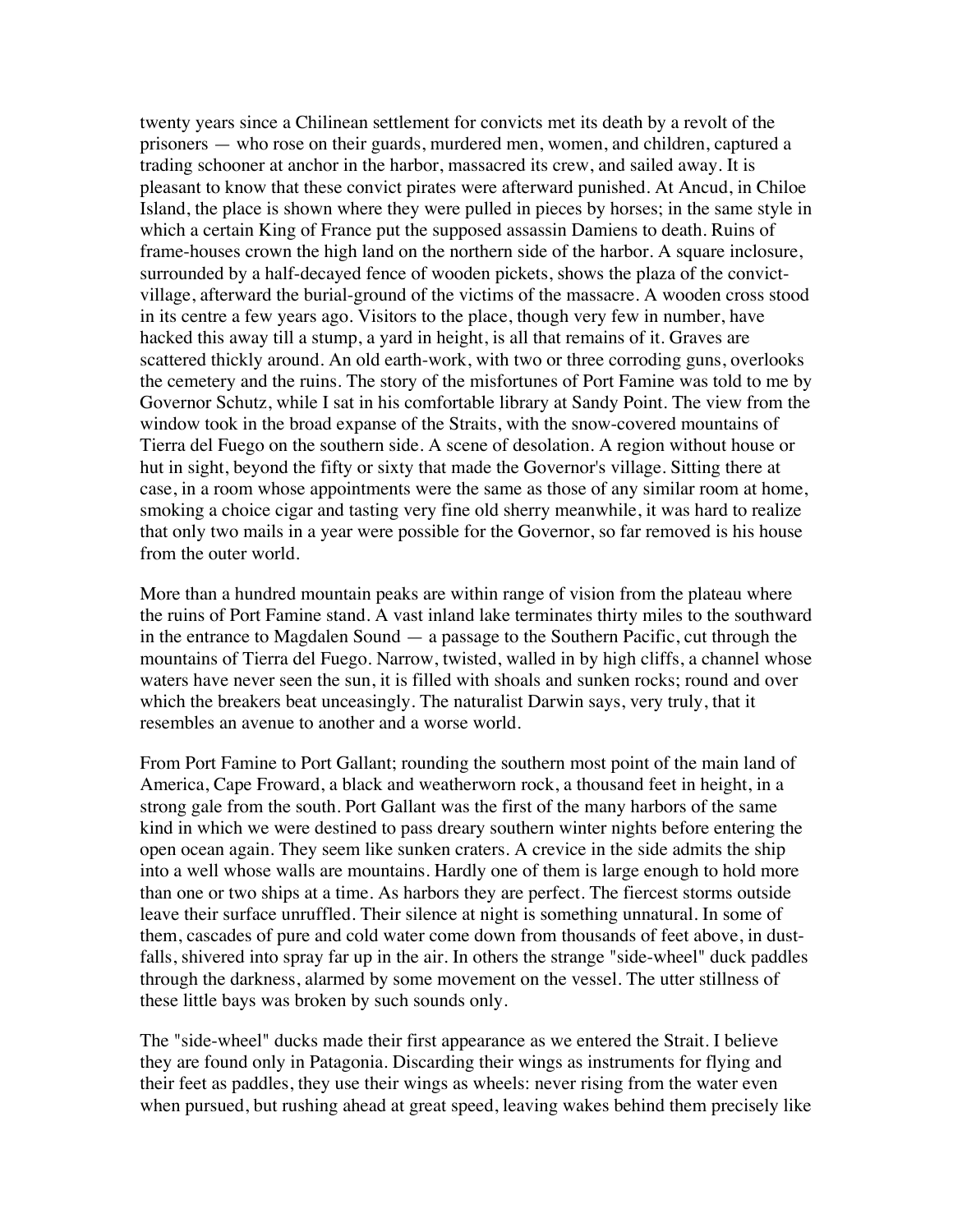those of paddle-steamers. An examination of their wings showed a cartilaginous projection at the elbow, with which they undoubtedly strike the water; but while in motion the rapidity of their movement was such that any attempt to analyze its nature was impossible. A gray mist at either side of the body was the only visible means of progression; while their feet dragged after them on the surface. When approached too closely they dive. I never saw one leave the water, or make any attempt to fly.

Leaving Port Gallant on Sunday morning, our route for the day lay, straight as if drawn by rules, down the middle of a majestic aisle, sixty miles in length, with side-walls of mountain headlands and cliffs. They met in the clear distance in perspective. This superb channel, with a constant succession of the wildest Alpine scenery on either side, snowcapped mountains, deep ravines, high precipices, and immense glaciers, that filled long gorges, and spread out into seas of ice at intervals, is known as "Crooked Reach." The name seemed to me very illy given.

Borgia Bay, Port Tamar, and the Strait of Magalhaen itself were left behind in two days more. The strange portion of our cruise began. From the Strait to Tres Montes Peninsula, through six degrees of latitude, a series of intricate inland channels lie among the Patagonian islands. Their general course is northward. They are known in succession as Smith's, Sarmiento, and Mesier channels. These principal passages have many connections, short cuts, and intermediate channels, making a somewhat labyrinthine tract of water that is seldom traversed by any other vessels than sealing schooners, and by these at long intervals. The surveys of Admiral Fitzroy, of the English navy, are the basis for the charts of these inland waters; and even those are so far from correct at some points, that our steamer, traveling by daylight only, had to feel her way, sometimes for miles, by the lead-line. We had passed a week in the Strait of Magalhaen, and headed north again for our next port, Valparaiso. An old custom exists among the voyagers of the Strait, of leaving the names of their ships, with some records of their cruises, at the different anchorages. At Borgia Bay was a large collection of records of this sort, painted boards nailed on the trees. Among them the names of the United States ship *Decatur*, which staid in the Strait weather-bound for two months, about ten years ago; and the *Resolucion*, one of the Spanish vessels that seized the Chincha islands. One captain had recorded his command as a "whaling skuner."

At two or three points we found excellent opportunities for hunting the guanaco, a species of llama, valued for its flesh, which resembles beef, and its fur. The Patagonians (literally, "men with large feet") make robes of the guanaco skins, sewing several together, using them for winter clothing. As the men have no beard it becomes difficult to distinguish the sexes when both are seen in company. An intense plainness and similarity of feature characterize the nation. One female of eighteen years that I saw with her mother might have been almost any age or of either sex, so far as any appearance of face, dress, or figure was concerned.

We hunted guanacos and ostriches. They both abound in the more level country at the eastern end of the Strait. They are very shy, and we met with no success in our hunts. At Sandy Point the natives offered finished robes for sale. I found one an admirable bedcovering in the winter weather.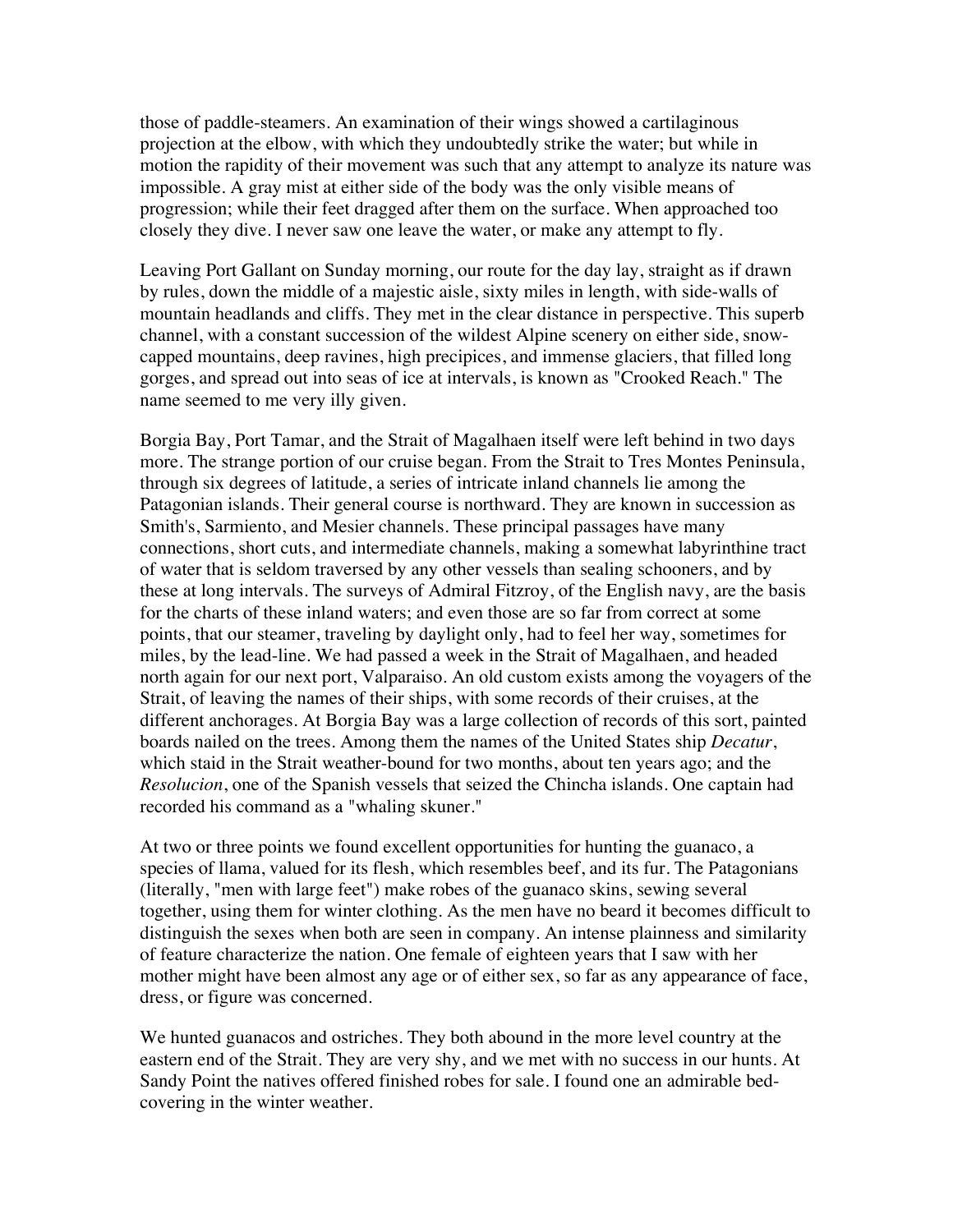I use the term "we" in the plural number. The officers of the ship were twenty in all. Eight of us, more nearly allied by a common residence in the ward-room and its eight tributary state-rooms, were the chief explorers and sportsmen. The captain, well known in the service as an expert and daring navigator, led us all, however. Neither cold nor exposure seemed to daunt him whenever, in our numerous anchorages, any signs of game worth securing were seen. He and a young relative who shared his cabin, as ardent a sportsman as the captain, furnished us in the ward-room with many a meal of unknown fowls in the dreary days when cold and impending scarcity of food made the fowlingpiece or rifle our only hope.

Twenty officers and one hundred and eighty-six men thrown upon their own resources (or amusement in a long voyage find under most favorable circumstances some trouble in realizing any. For some of us in the ward-room it was a first cruise of any length. My own previous sea-going had been wholly on the blockade. Four of the eight had but just entered the naval from the merchant service. Three of us were in the regular service, and five in the volunteer. This mingling of the two branches, far more in the navy than the army, becomes unfortunate. Officers on ship-board are necessarily thrown so much more together than those on shore, and small jealousies have so much fairer a field in which to work. Yet the evil is insurmountable in such a war as ours, and will perhaps work its own cure in time.

With us affairs went on with tolerable smoothness. A punning man, two common-sense men, a careful man, a talkative man, an eccentric man, and two negative men were sufficiently distinct in personality to give some zest to conversation. Then one of the common-sense men was an inveterate grumbler, and afforded enjoyment to the others from that peculiarity.

I ought not to leave the Strait without speaking of its oldest living habitué, Captain Smiley, of the Falkland Islands [William H. Smiley, U.S. consul, Ed.] The captain is a remarkable example of the fact that sailors may sometimes live to advanced age, and keep in perfect health. He acknowledges a residence of fifty-five years in the high latitudes of the Southern Hemisphere ; but an old gentleman of Montevideo told me he had known Smiley personally for over seventy years, and that when he first saw him he was a full grown man. Smiley's age must in that event, be nearly ninety. His appearance and actions are those of a well preserved and active man of fifty years or thereabouts. He is known by every one, civilised and barbarian, from Uruguay down to Chili. I was assured by a captain, who was wrecked on the eastern coast of Patagonia, that Smiley scented the disaster six hundred miles away, and came with assistance. His services to shipwrecked vessels have been numerous and invaluable; and he has, I am glad to know, accumulated a large fortune as the result of a life filled with good actions enough to counterbalance the many hard stores told of him — stories with foundation, I fear, but left to his biographer. Parton or Brantz Mayer would find material for a full volume in the old gentleman's career. He is the only man I have met who has rounded Cape Horn alone. This he did in a fifty ton schooner. His personal acquaintances with the Fuegian and Patagonian natives is large. He mentioned to me a call that he made a few years since on an old friend, a Fuegian chief, and found him devouring choice cuts from his wife's body, killed, as the chief remarked, to satisfy his curiosity as to the form in which she would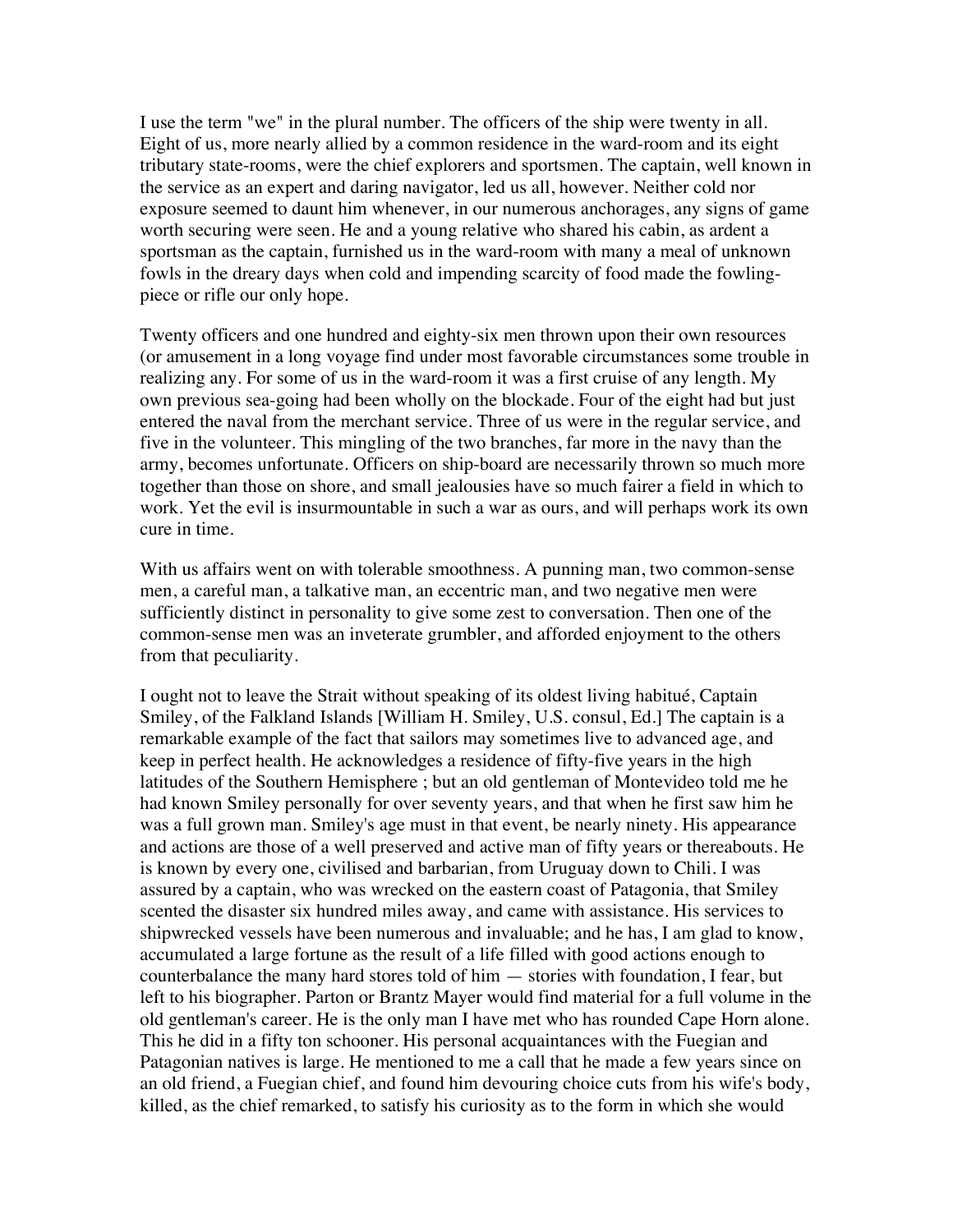prove most pleasing. Cannibalism still exists in Tierra del Fuego.

One canoe-load of these Fuegians boarded us one stormy day; a family party  $-$  father, mother, sons, and daughters. Though the thermometer stood at 40 degrees, they were entirely naked, save a small piece of seal-skin, two feet square, worn round the shoulders by the matron and others of the party, about the waist by the rest. I saw no trace of anything but the most complete barbarism in their appearance. Physically, they were far inferior to the Patagonians. They bartered bows and arrows for tobacco. Their fear of the steamer and her wheels, which last they seemed to think were alive, was something painfully ludicrous.

Northward, up Smith's Channel, snow, rain, bergs of floating ice broken from the glaciers that fill every valley in the mountains and islands of southwestern Patagonia, cold winds, and clouded skies were our greeting to the strange passages we entered. The evergreen vegetation covered all the land that the glaciers left exposed.

We held our course day after day in mid-channel; not to secure sufficient depth of water, for the lead-line rarely found bottom at less than fifty fathoms close to the shore, except in the little crater harbors of which Port Gallant was the type. The outlying islands seem to have been riven from the continent by some splitting force in past ages. The mountains on either hand carry their steep slope down below the surface till they meet hundreds of fathoms deep beneath the sea level. The abomination of desolation covers land and water. Neither human nor brute life could be seen on shore; and the few water-fowls, the capepigeon, with its harlequin plumage, the albatross, the mysterious fish-hawk, with face like a death's-head, flew round the ship with melancholy cries that only made the loneliness of the region more real. These sea-birds are tame compared with those on land. Sailors rarely injure them. Many believe, in fact, that the souls of dead mariners are embodied in these restless creatures, and have a kindly feeling for them in consequence. The same birds will follow a ship for weeks. I know of one instance where an albatross, caught and marked with a red ribbon about its leg, and then released, flew three thousand miles in company with a vessel before it left her, from necessity being on the wing almost unceasingly for that immense distance. The Ancient Mariner's yarn is true to fact in that description at least.

Welcome Bay was our first night's anchorage after leaving Port Tamar. Its features were not peculiar. The mountain walls that shut out the sky, with a foamy line of falling water drawn on one precipitous hill-side, showed nothing new. By daylight next morning we were again under way.

Days more of the same superb but wearying scenery, anchoring every night. As far as Saumarez Island at length, where Sarmiento and Mesier channels meet. Here, in the sudden darkness of a snow-squall, just at sunset, we for the first time lost our harbor for the night. The chart gave Sandy Bay as an available anchorage, but to find Sandy Bay in the intense darkness was impossible. The situation was awkward. By daylight every sunken rock is buoyed out by kelp floating on the water, and always meaning possible danger. The sunken rocks are very abundant. The depth on them may be from one fathom to several; and just outside their boundary lines of floating kelp the sounding lead may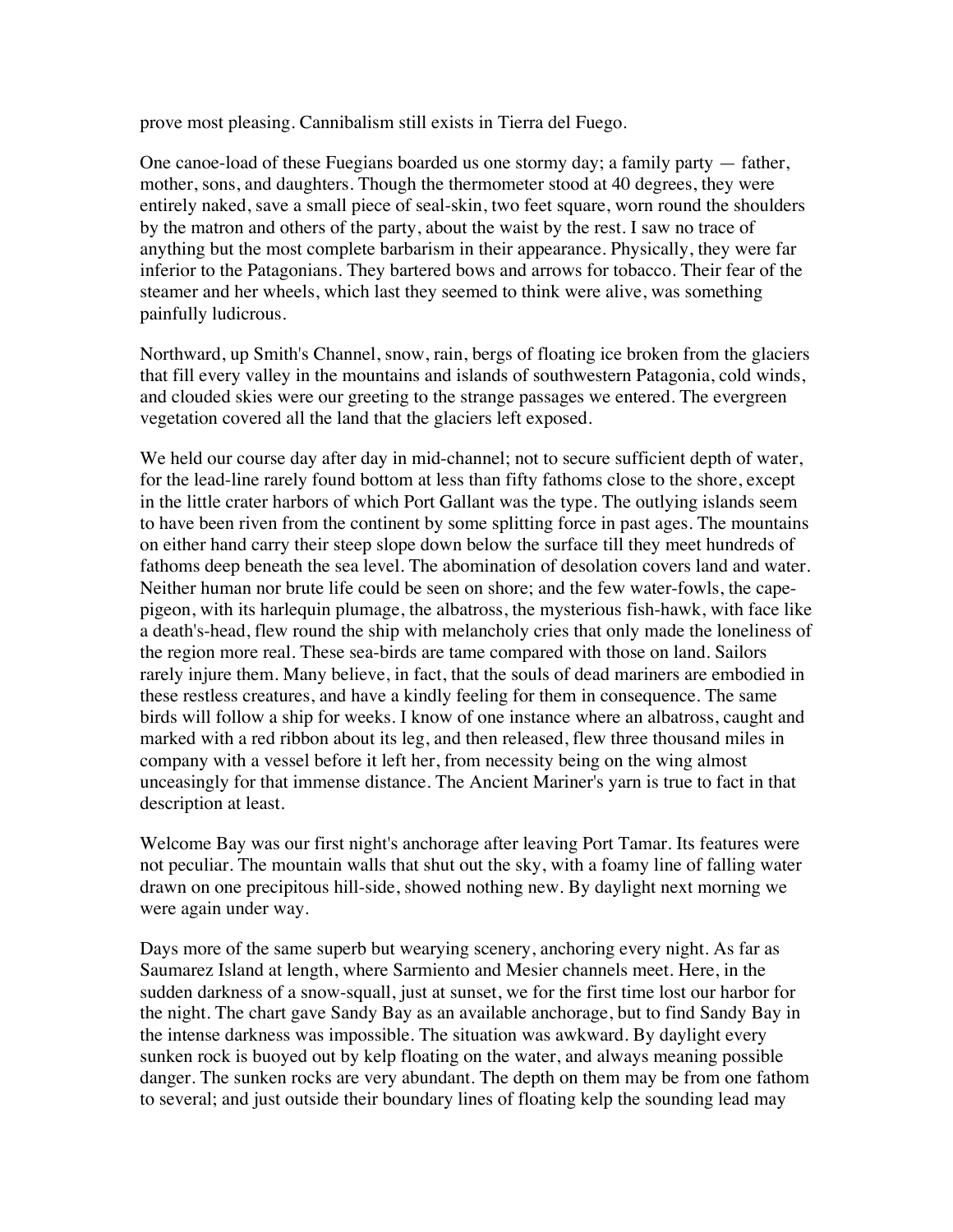find no bottom. Moving slowly through the night, we knew that each turn of our paddlewheels might crash us against some one of them, and end our cruise at once. Boats with lanterns were sent out, but their lights flashed only against the black mountains sides, and showed no opening within which our wished-for harbor might be hidden. All night long the vessel crawled aimlessly about, or lay still, disheartened by continued failures, till at length the morning came and found her safe. Safe, and nearly where the darkness met her. How many times in the night destruction had been near her is known only to Him who guarded her from it.

A novelty came with the morning. Mesier Channel entrance was filled from shore to shore with bergs and floes of ice. Far beyond we could see the open water, but to reach it in that direction was impossible. The chart showed a side channel winding round to the eastward of an island near us, and re-entrant in Mesier some miles further north. To try to pass through this was our only resource. Our very light draught of water enabled us to do feats of navigation impossible to most ships of a thousand tons, and gave feelings of security in such attempts.

From some error in survey, and consequent mistake in the chart, this eastward channel proved a myth. As we moved slowly through its supposed commencement, the mountains on either hand approached, till at length they met. A narrow passage of egress on the right hand, unmarked save as an indentation of the shore upon the chart, seemed to show an outlet from their cul-de-sac. We headed for it. Winding through a tortuous lane of water, a large landlocked bay suddenly opened before us.

If surveys, charts, and records tell the truth, we were the first that ever burst into that silent sea. It spread out like an inland lake. Still and placid, walled by strange cliffs thousands of feet in height, that opened here and there in outlets of ravines that came down from valleys between the distant and overtopping mountains in the back-ground, each valley and its terminal ravine filled with a vast river of ice, overlaid in its frozen billows with drifted snow, the unknown bay was set with islands, each covered to the water's edge by the dense verdure of a Patagonian winter. The high precipices shut out every wind. Our ship moved on among the islands, each turn showing us some new beauty in the strange combination of mountain glaciers, woodland, and unruffled waters.

To its farthest limit, finding no passage out. We turned back. There was no resource left but to try the main entrance to Mesier again ; hoping that the tide had set the ice-fields in motion and cleared our way.

We named the new-found water after our ship. Some of the more marked localities were christened also. One high cliff of curiously intermingled red sandstone and white marble bore on its perpendicular face a giant "H", done in marble mosaic on the dark sandstone. A species of geological eccentricity. Looming behind a glacier at another point there rose a snow-covered mountain, with a broad summit that was shaped, in the smoothest and purest white, in a giant likeness of a woman's breast. As if some Titanic sculptor had begun to fashion the inland mountain range into the effigy of a sleeping Venus, and had ceased when this exquisite fragment of his toil was done.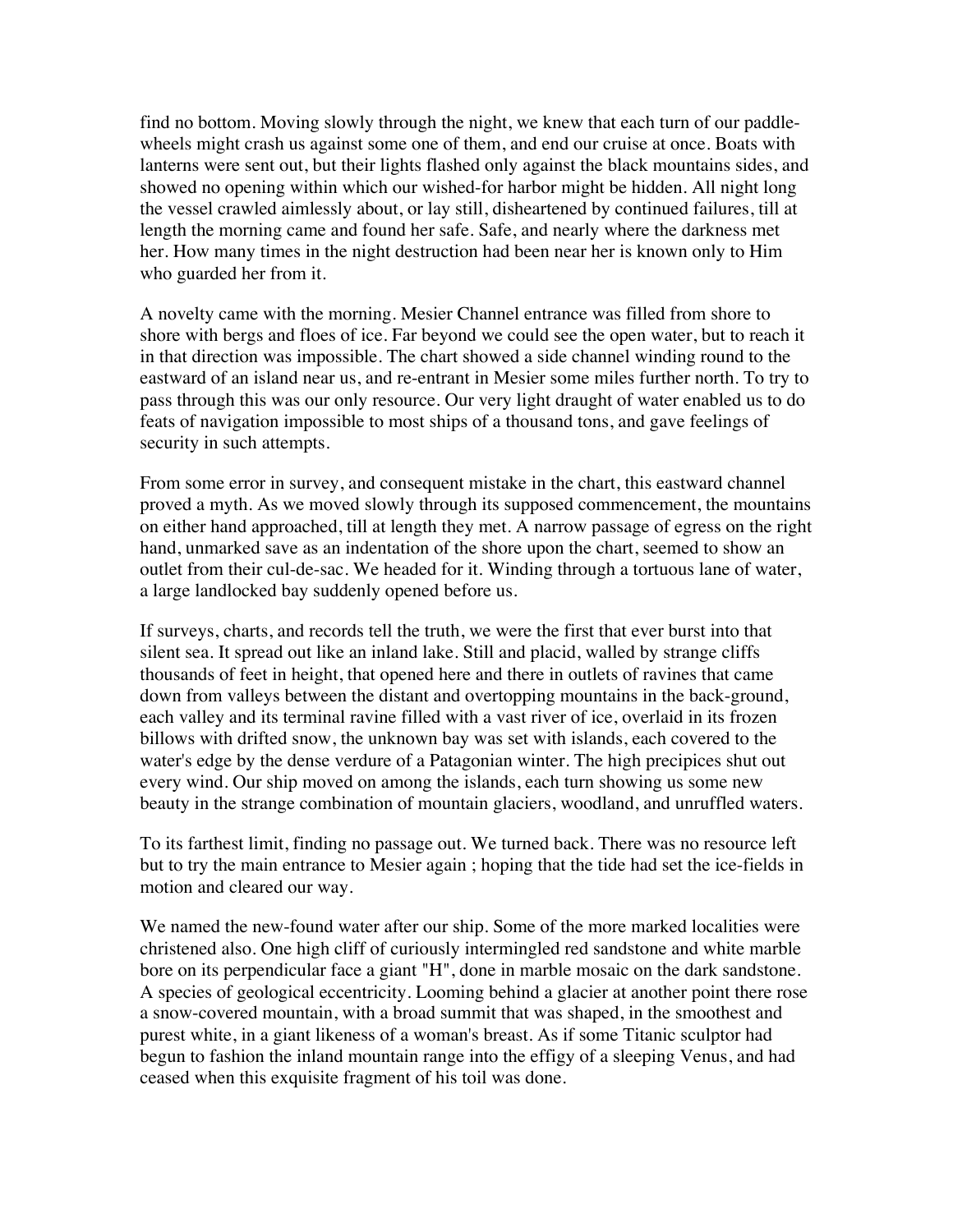Mesier Channel was clear when we came to it again. A few small bergs were coming down with the tide, but the great fields of ice had gone. We went on steadily northward. Between us and the open Pacific were only two days more of steaming ; and Valparaiso, with news from home, was but a few hundred miles beyond. It was the fifth day of June. Three months had passed since we came away, and in that time neither newspaper nor letter had reached us. The war might have ended for aught we knew. Bets were offered, and found ready takers upon all conceivable contingencies of home affairs. Our careful man had "hedged" to such an extent that when, long after we reached civilization, no one in the ward-room could unravel the intricate chain of wagers, and we were forced to declare all of them "off."

The two days passed. We left the inland channels with a slight regret. Their canal-like navigation had grown natural by weeks of continuance; and to be under way after sunset was a rather disagreeable novelty. I think on our last night but one we tied up to the bank, in Mississippi river style, finding no bottom in the channel, and no harbor for anchoring.

Round the peninsula of the Three Mountains, and up on the outer side of the islands which lie north of it. And here two unpleasant facts came upon us at once. A heavy gale with rain and snow, and an announcement that only one day's coal remained in our bunkers. We could have weathered the storm, but coal was our life. Our sailing abilities were on a par with those of a ferryboat destitute of fuel. We left Montevideo with coal stowed in every available part of the ship, but from some deception or misconception there, or some undiscovered waste on board, it was thus nearly gone.

Only one course could be taken. A harbor at once had to be found, and it fortunately existed in Narborough Island, one of the group known as the Chonos Archipelago, twenty miles from us to the northeast. We fought our way toward it against the gale, and let go our anchor there on the 8th of June, a little after mid-day.

Our short cruise to Valparaiso was a thing of the future now. Wood-cutting, slow steaming, crawling by degrees from island to island till some coal station could be found, were to be the rule for weeks, months perhaps. No one could tell how long. The heavy rain and the blank desolation of our anchorage at Narborough aided the vague feeling of misfortune that came over every one on board. I should except our captain. Trained by the severe experience of four shipwrecks (among them that of the steamer San Francisco, where he was forced, although a passenger, to assume the heaviest responsibilities), he seemed little depressed by the delay, and gave courage and hope to others by his equanimity.

Nine days in Narborough with ceaseless rain. Sickness came among the crew. A case of scurvy appeared, with the slight consolation to my mind that its victim was filthy enough in personal habits to contract almost any disease idiopathically. One poor fellow, who had been under medical treatment for a long while, died of tubercular consumption, and was buried on the island. I read the burial-service over his grave with the feeling that others might follow him if our stay in Patagonia should be a lengthened one. I could give little encouragement to my patients when such small prospect of a change for the better in our movements existed.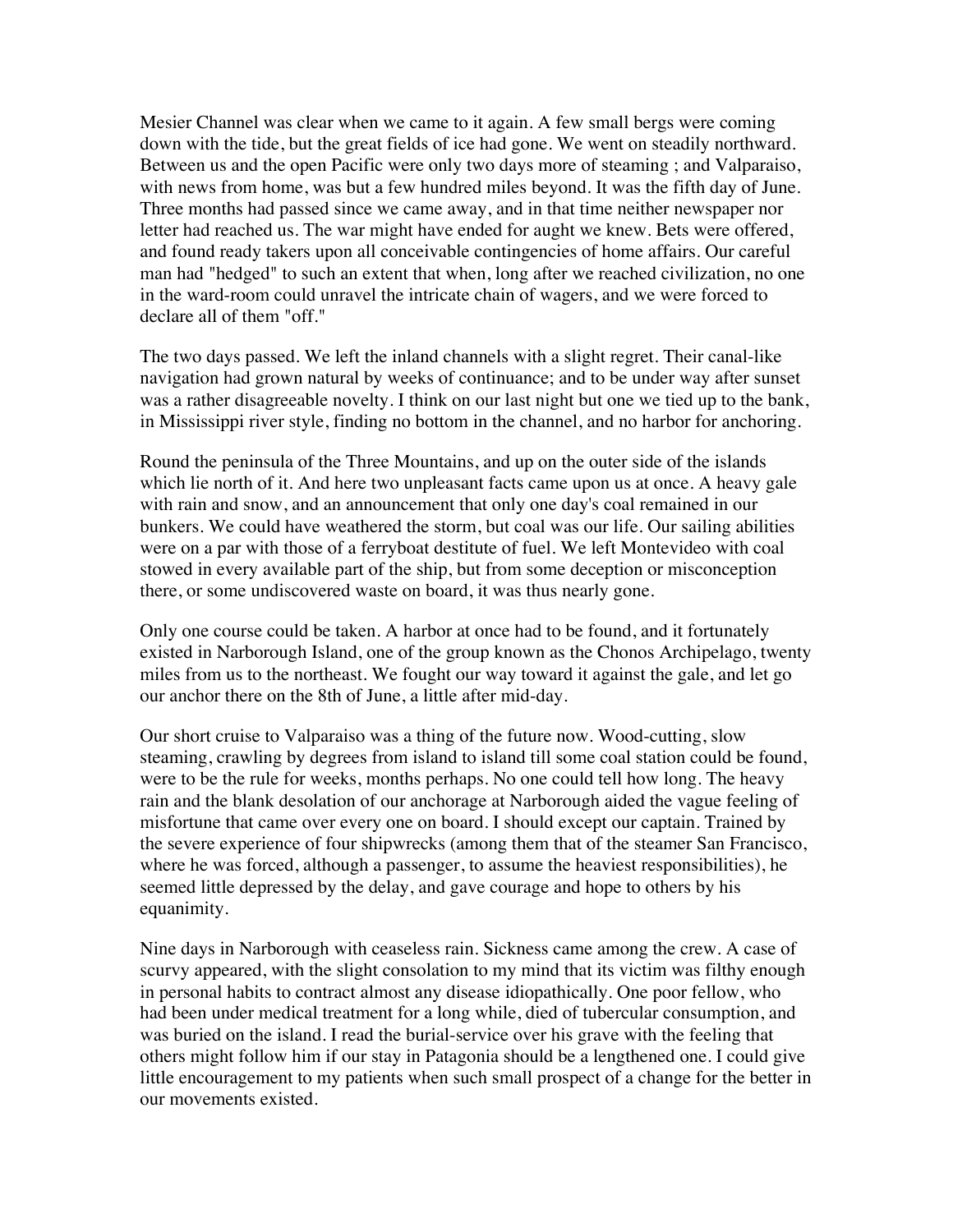Through these nine days our men were cutting wood for the furnaces, and bringing it off to the ship. It was water-soaked and almost uninflammable. A few tons of coal were left to use as a base for the wood fires; and on the 17th of June we got up steam, after infinite labor, and ran slowly out of the most dismal harbor I ever saw. We hoped to reach some port to the north, where we could again cut wood or find a little coal. We meant at least to get inside the islands again, and run our northward course to Chiloe Island in smooth water. Man proposes. Our nine days' cutting of wood gave us but six hours' steam, and we anchored again in the afternoon in a secluded little harbor in an unnamed island, fifteen miles east of Narborough, trying to solve the problem of our future movements. If more than a week's work at gathering wood resulted in fifteen miles' steaming, how long would it take us to reach Chiloe, two hundred miles away? The answer was unsatisfactory. And fresh discomfort came now from the exhaustion of our choicer provisions in the officers' messes, our "coming down on our rations" in consequence, and the paymaster's announcement that of these even there was but three weeks' supply in the ship. We smoked our pipes, wondered whether our stock of tobacco would give out as well, and reflected gloomily on the probable event of our becoming resident Patagonians during the ensuing season — with mussels, snails, kelp-geese, and other delicacies of the sort, for permanent diet.

I made an interesting culinary discovery during our period of semi-starvation. The kelpgoose, which, when cooked in the ordinary way, has a strong savor of old lamp-oil, may be entirely deprived of that, and every other taste, by boiling it for a day in salt-water, for another day in fresh, and roasting it on the third day. A very tender mass of fibrous and muscular tissue is the result, which satisfies hunger if it does not nourish.

We called this second harbor the Bay of the 17th of June. The chart ignored its existence even. I said the island was unnamed. As I sit writing in my state-room this evening — the ship being some eight hundred miles south of San Francisco, and running for that port against a stiff norther, with one hundred and sixty tons of coal on board, and twenty or thirty cases of remittent fever, a legacy from our last ports, Acapulco and Magdalena Bay — a brother officer reminds me that it was called Stokes's Island. For the benefit of visitors to the Chonos Archipelago I would recommend this Bay of the 17th of June. It lies in the northeastern corner of the island, and is as convenient and safe as an anchorage can be. Kelp-geese are abundant, but very hard to kill. It may be interesting to know that one of them disposed of three Sharpe's or Spencer's rifle-bullets, in some mysterious way, that were fired at him and that certainly hit him, and then flew quietly away. The waterfowls are the only game there. From end to end of the Patagonian coast we found no fish that would bite at a baited hook; and the larger land game ceases at Port Famine, in the Strait of Magalhaen, where the sea-coast forest begins. Seals are as abundant as fish are seemingly rare. Their familiar human eyes reminded me many times of the old Aquarial Gardens in Central Court, in Boston, where Mr. Cutting used to demonstrate how thoroughly they might be tamed. I saw them in Sarmiento Channel swimming in compact column, with curious and regular somersaults of the entire column by files as they swam, completely filling a mile of water in width and more than that in length.

Wood-cutting went on with more ease in Stokes's Island than it did in Narborough. Pleasant weather and more agreeable scenery aided the efforts of the men; and after two